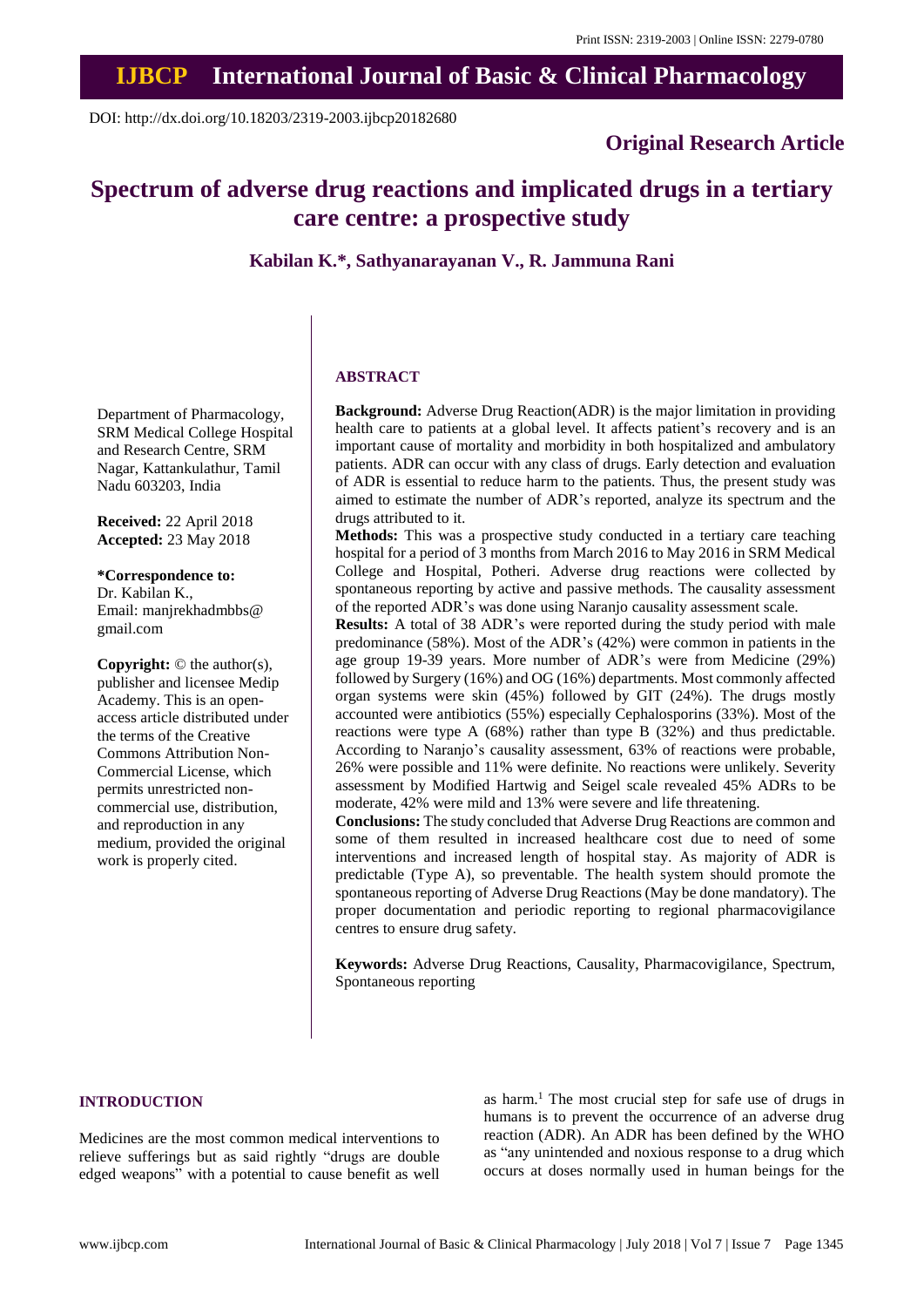prophylaxis, diagnosis or therapy of disease, or for the modification of physiological function.<sup>2</sup>" ADR is a dominant and preventable public health issue. It is also major limitation in providing in providing health care to patients at a global level. In India, the overall incidence of ADR ranges between 1.8% and 25.1%, with 8% resulting in hospitalization. It also occurs in 10-20% of hospitalised patients. It is an inevitable consequence of drug therapy, as no pharmacotherapeutic agent is completely safe and more than 50% of approved drugs are associated with some type of adverse effects that are not detected prior to their approval for clinical use.<sup>3</sup> Even though ADRs are implicated as seventh common cause of death and up to 57% of them being unrecognized by attending physicians, the data remain limited and inconsistent.

There are various factors such as age, gender, ethnicity, genetic factors, polypharmacy, drug interactions, multiple and inter-current diseases, increased length of hospital stay, dietary and environmental factors that contributes to increased occurrence of ADRs. It affects patient's recovery and is an important cause of mortality and morbidity in both hospitalized and ambulatory patients. 4 Therefore, early detection and evaluation of ADR is essential to reduce harm to the patients. Also introduction of newer drugs in the market has been increased in the last two to three decades. Hence it is crucial to monitor both known and unknown side effects of the drugs.

World health organization-Upsala monitoring centre (WHO-UMC), the two principal collaborating bodies started pharmacovigilance programme to keep a watch on various ADRs and events occurring worldwide. Realizing the significance of monitoring ADRs to improve public health, Pharmacovigilance Programme of India (PvPI) was started in 2010. According to this program, ADR monitoring centers have been set up in many medical institutions all over the country to estimate the frequency of ADRs occurring with various drugs among the Indians. 5 Spontaneous reporting of ADRs voluntarily by the healthcare professionals has been the core data-generating system of pharmacovigilance for years. It plays a major role in identifying and reporting of any adverse events to the pharmacovigilance coordinating center, health/regulatory authority or to the drug manufacturer itself. 6

The main drawback of this system by health care professionals (HCP) is under-reporting and selective reporting, which leads to a false conclusion about drug risk. <sup>4</sup> ADR reporting and monitoring activities are of vital importance for patient safety, which can generate valid data regarding causality association, preventability and severity of ADRs in the human population. This study was therefore designed to evaluate incidence and the patterns of ADRs from the reports collected from various clinical departments of this hospital and to establish the causal link between the suspected drug and the reaction by using the causality definitions.

## **METHODS**

This was a prospective study, which was carried out in the Department of Pharmacology, pharmacovigilance unit of Adverse Drug Monitoring Centre (AMC), SRM Medical College and Hospital, Potheri. Institutional Ethical Review Board approval was obtained before starting the study. The Department of Pharmacology, SRM is the regional ADR monitoring center under PvPI. The reports were collected from both inpatient and outpatient departments of hospital for suspected ADRs. Data was collected using structured format as per CDSCO ADR reporting form.

#### *Study design*

This was a prospective cross-sectional study conducted utilizing collection of spontaneously reported ADR data for a period of 3 months from march to May 2016. All the suspected ADR's due to medications taken either as inpatients or outpatients irrespective of age and sex were taken into account. Patients with drug reaction due to deliberate or unintentional over dosage, alternate medicine systems such as Ayurveda, Homeopathy, and Unani, prescribing and dispensing error reactions due to blood and blood products, admitted due to alcohol or drug abuse, mentally retarded or unconscious patients were excluded from the study. Discretion of information acquired was secured and all the measures to maintain confidentiality were undertaken, during the study.

#### *Study procedure*

Data of spontaneously reported ADRs for each patient by HCP were collected. Data on demographic details for patient profile (age and sex), prescribed medications (generic name of the medicine, dose frequency, strength, date of start and stop) were evaluated.

ADRs were evaluated with respect to description of the adverse event, onset and end of the adverse event, seriousness and information on de-challenge. The causality was assessed with the help of Naranjo ADR probability scale. Severity was assessed by Modified Hartwig and Siegel Scale. Preventability was assessed by Modified Schumock and Thornton Scale.

#### *Statistical analysis*

The data were entered in Microsoft Excel. They were analyzed using descriptive statistics namely mean and standard deviation for quantitative variables and the percentages as applicable for age, gender, causative drug, seriousness, severity, and causality. SPSS V16 statistical software was used to generate graphs and tables wherever necessary. All multiple responses are reported in terms of percentages and total of such response will be greater than sample size.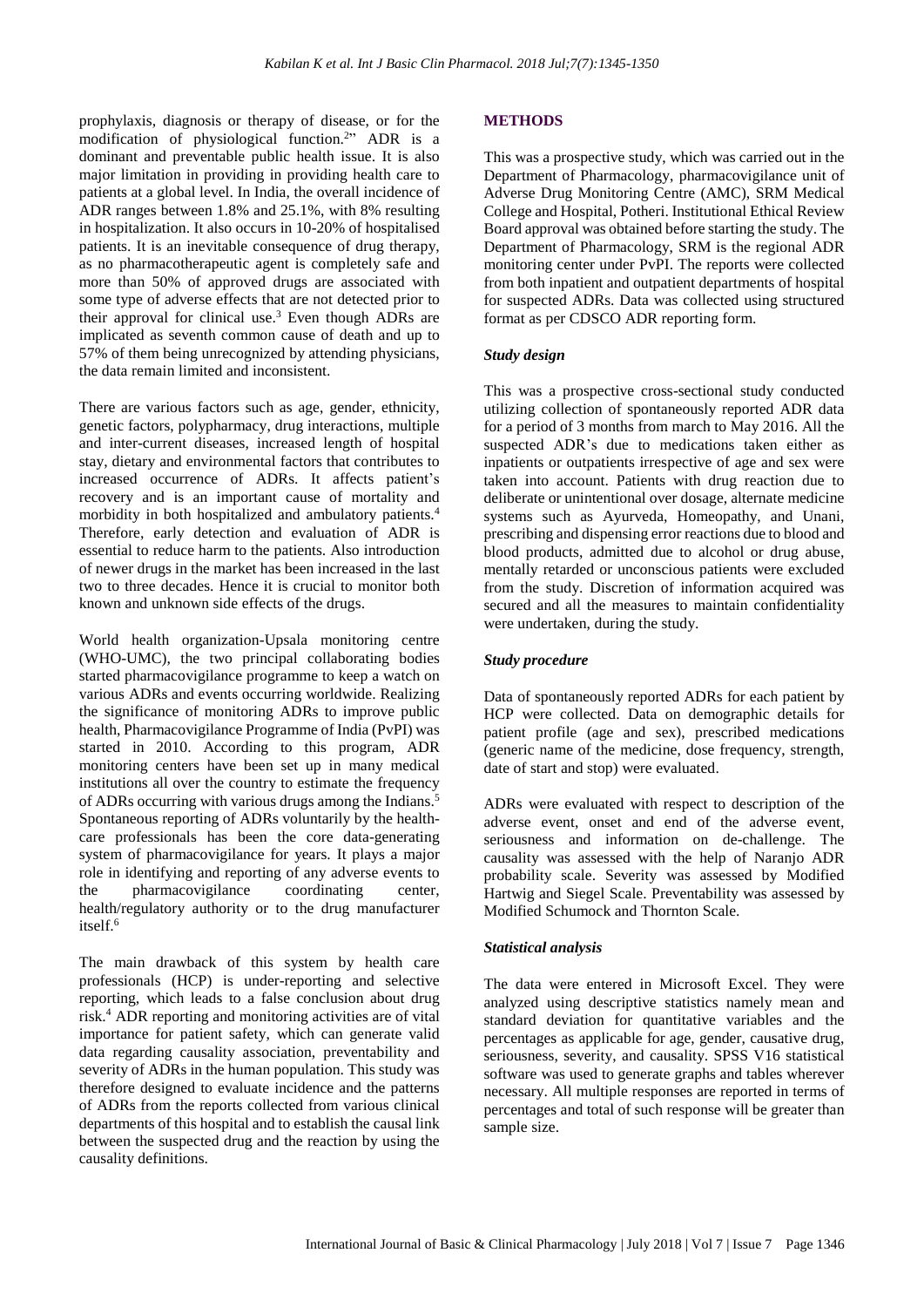## **RESULTS**

The total of 38 ADRs were reported during the 3-month study period from 38 patients.

Most of the patients (n=16) were in the age group of 19-39 years (42%). Six patients were above 60 years in age, 12 patients were aged between40-59 years, 16 patients were aged between 19-39 years and 4 patients were aged less than 18 yrs. Higher incidence of ADRs was observed in male patients  $(n=22)$  when compared to females  $(n=16)$ (Table 1).

#### **Table 1: Age and gender wise distribution of ADR.**

| Age range       | <b>Male</b> | female | <b>Total</b><br>patients $(\% )$ |
|-----------------|-------------|--------|----------------------------------|
| $1 - 18$        |             |        | $4(11\%)$                        |
| 19-39           |             |        | 16(42%)                          |
| $40 - 59$       |             |        | 12(32%)                          |
| Greater than 60 |             |        | 6(16%)                           |
| Total patients  | 22          | 16     | 38                               |

The reported ADR's in the study patients are depicted in Table 2. Rashes were the most common reported ADR followed by GIT disturbances like diarrhoea and vomiting. Most of the reactions were type A (68%) rather than type B (32%) and thus predictable. Parenteral administration of drugs produced large incidence of ADR (74%) rather than oral administration (26%). Figure 1 describes the organ systems involved in ADRs. The most common organ system affected was skin, accounting for 41% of total ADRs.

## **Table 2: Types of ADR reported.**

| <b>ADR</b>                   | Number reported $(\% )$ |
|------------------------------|-------------------------|
| Rashes                       | 14(34%)                 |
| Urticaria                    | 3(7%)                   |
| Diarrhea                     | 7(17%)                  |
| Vomiting                     | 2(5%)                   |
| Generalized hypersensitivity | 5(12%)                  |
| Pedal edema                  | 3(7%)                   |
| Lab abnormalities            | 2(5%)                   |
| Jaundice                     | $1(2\%)$                |
| Palpitation                  | $1(2\%)$                |
| Headache                     | $1(2\%)$                |
| <b>Breathlessness</b>        | $1(2\%)$                |
| Thrombophlebitis             | 1(2%)                   |

#### **Table 3: Drugs implicated in ADR.**

| Drug group             |                        | Name of the drug           | <b>Route</b>   | <b>Number of ADRs</b> |
|------------------------|------------------------|----------------------------|----------------|-----------------------|
| Antimicrobials 21(55%) | Cephalosporins 7(33%)  | Cefotaxime                 | IV             | $\overline{4}$        |
|                        |                        | Ceftrioxone                | IV             | $\overline{2}$        |
|                        |                        | Cefaperazone               | IV             | $\mathbf{1}$          |
|                        | Quinolones             | Ofloxacin                  | PO             | $\overline{c}$        |
|                        |                        | Ciprofoxacin               | PO             | $\mathbf{1}$          |
|                        | Pencillin group 6(29%) | Pencillin                  | IV             | $\overline{c}$        |
|                        |                        | Amoxicillin                | IV             | $\overline{2}$        |
|                        |                        | Augmentin                  | IV             | 1                     |
|                        |                        | Piperacillin               | IV             | $\mathbf{1}$          |
|                        | Others                 | Aithromycin                | PO             | 1                     |
|                        |                        | Septran                    | PO             | $\mathbf{1}$          |
|                        |                        | Linezolid                  | IV             | 1                     |
|                        |                        | Metrogyl                   | IV             | $\mathbf{1}$          |
|                        |                        | Amikacin                   | IV             | 1                     |
| Analgesics 6(16%)      |                        | Diclofenac                 | <b>IM/PO</b>   | $\overline{4}$        |
|                        |                        | Paracetamol                | P <sub>O</sub> | $\overline{2}$        |
| Anti cancer drugs      |                        | Oxaliplatin                | IV             | $\mathbf{1}$          |
|                        |                        | Carboplatin                | IV             | 1                     |
|                        |                        | Adriamycin                 | IV             | 1                     |
| Enzymes                |                        | Hepamerz                   | <b>IV</b>      | 1                     |
|                        |                        | Pancrealipase              | PO             | $\mathbf{1}$          |
|                        |                        | Cerebroprotein Hydroxylate | IV             | 1                     |
| Haematinics            |                        | Hemfer                     | IV             | $\mathbf{1}$          |
| <b>OHA</b>             |                        | Metformin                  | PO             | $\mathbf{1}$          |
| <b>TCA</b>             |                        | Amitriptylline             | PO             | $\mathbf{1}$          |
| Local Anaesthetic      |                        | Lignocaine                 | IV             | 1                     |
| Antiemetic             |                        | Perinorm                   | PO             | $\mathbf{1}$          |
| Others                 |                        | Radiocontrast              | IV             | $\overline{2}$        |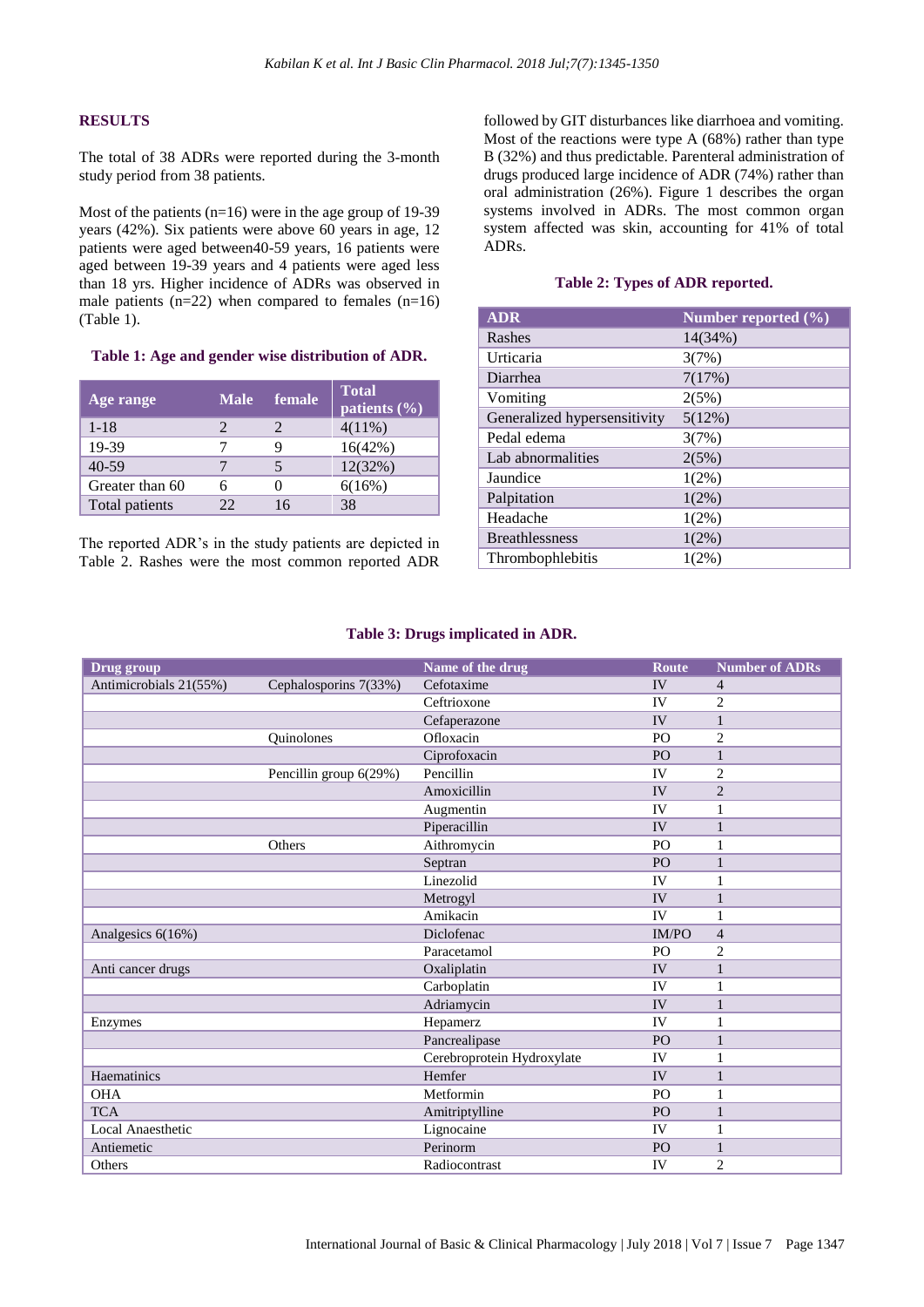

**Figure 1: Organ systems affected by ADR.**

The suspected therapeutic class of drugs causing ADRs was elaborated in Table 3. It was noted that 55% of ADRs were caused due to antimicrobials especially cephalosporins (33%) and 16% due to NSAID. Anticancer drugs and Enzymes accounted for 14% of ADR each 7%. Based on the onset of ADR, 32% were acute  $\left($ <1 hr), 53% were subacute (1-24 hrs) and 15% were latent (>24 hrs). More number of ADR's were from Medicine department (29%) followed by Surgery (16%) and OG (16%) departments (Table 4).

#### **Table 4: Department wise distribution of ADR.**

| Name of the department     | <b>Number of patients</b><br>with ADR $(\% )$<br>$(n=38)$ |
|----------------------------|-----------------------------------------------------------|
| Medicine                   | 11(29%)                                                   |
| Surgery                    | 6(16%)                                                    |
| Obstetrics and gynaecology | 6(16%)                                                    |
| Oncology                   | 3(8%)                                                     |
| Special ward               | 3(8%)                                                     |
| Ophthalmology              | 2(5%)                                                     |
| Chest medicine             | 2(5%)                                                     |
| <b>ENT</b>                 | 1(3%)                                                     |
| Urology                    | 1(3%)                                                     |
| Plastic surgery            | 1(3%)                                                     |
| Orthopaedics               | 1(3%)                                                     |
| Psychiatry                 | 1(3%)                                                     |

Among all the reported ADRs with respect to Naranjo's probability scale, 63% of ADR were evaluated as being probable, 26% as being possible, and 11% of ADRs belonged to the definite category. Assessment based on modified Hartwig and Siegel scale showed that 45% ADRs were categorized as moderately severe, 42% were of mild severity and 3% of cases were evaluated as severe. No fatalities due to ADR were recorded in the study. Evaluation based on modified Schumock and Thornton criteria on the preventability of suspected ADR revealed that 58% of ADRs were probably preventable, 10% were definitely preventable and 32% of reported ADRs were not preventable (Table 5).

## **Table 5: Causality, severity a preventability assessment of ADR.**

| <b>Causality assessment (Naranjo's scale)</b>            |                        |  |
|----------------------------------------------------------|------------------------|--|
| <b>Parameters</b>                                        | Number of ADRs $(\% )$ |  |
| Definite                                                 | $4(11\%)$              |  |
| Probable                                                 | 24 (63%)               |  |
| Possible                                                 | 10 (26%)               |  |
| Doubtful                                                 | 0                      |  |
| <b>Severity assessment (Modified Hartwig and Seigel</b>  |                        |  |
| scale)                                                   |                        |  |
| Mild                                                     | 16(42%)                |  |
| Moderate                                                 | 17 (45%)               |  |
| Severe                                                   | 5(3%)                  |  |
| <b>Preventability assessment (Modified Schumock and </b> |                        |  |
| <b>Thorton scale</b> )                                   |                        |  |
| Not preventable                                          | 12 (32%)               |  |
| Probably preventable                                     | 22 (58%)               |  |
| Definitely preventable                                   | $4(10\%)$              |  |

Based on the management of ADR's, cessation of drug was required in 45% cases, 26% cases were managed by switching the drugs to another group producing the same therapeutic response and in 29% the offending drugs were continued without any sequelae (Figure 2). Figure 3 shows the recovery outcomes with ADR. Details regarding recovery outcomes were unknown in 10% of cases, already recovered in 77% and recovering in 13% cases.



**Figure 2: Fate of suspected drugs.**



**Figure 3: Patient outcomes with ADR.**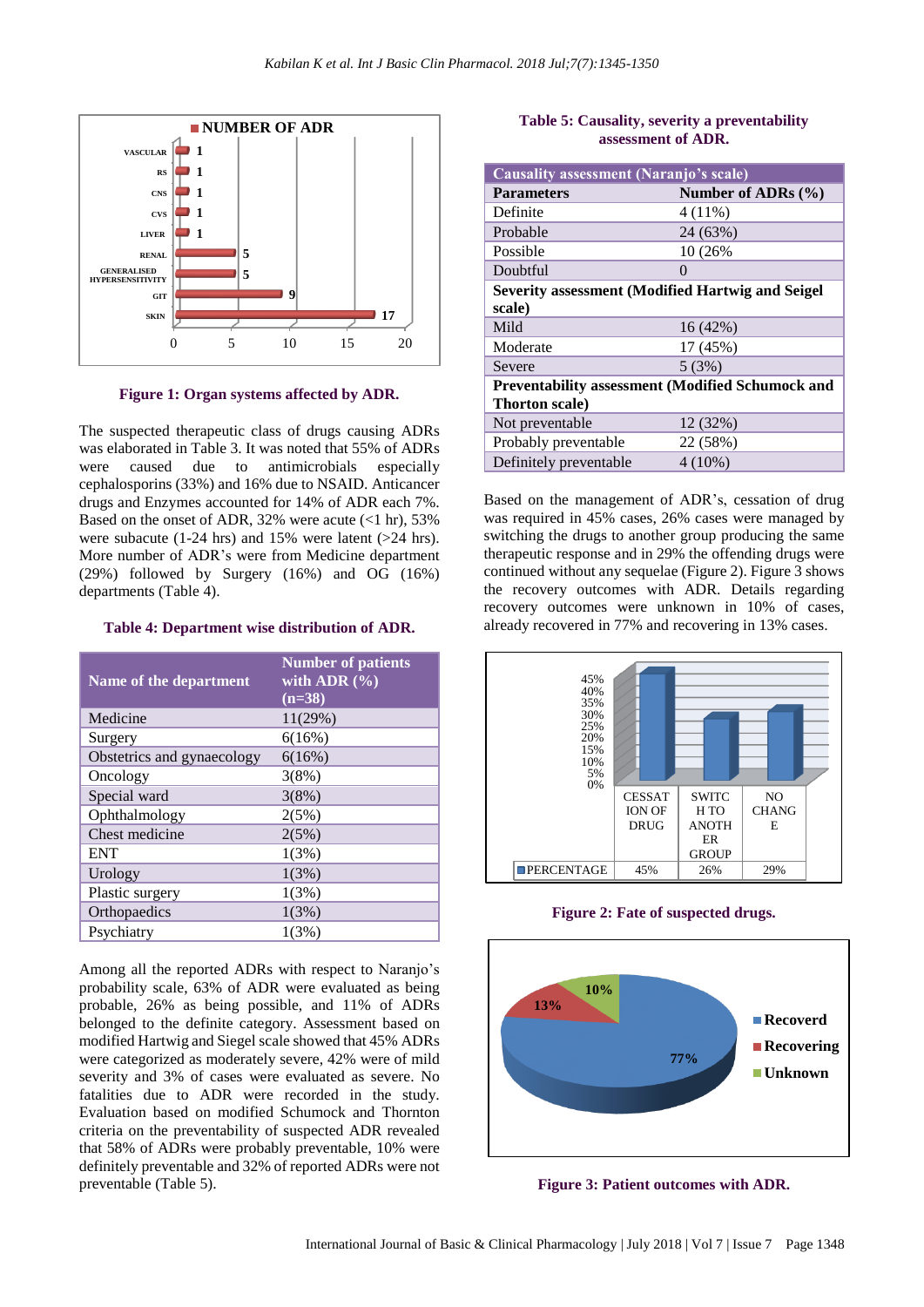#### **DISCUSSION**

The present study revealed the pattern of ADR reported from various departments. Of the 38 patients included in the study, 42% were in the age group of 19-39 years. This result was in contradiction to various studies which showed increased incidence of ADR among 40-60 yrs.<sup>4,7</sup> This may be due to the fact this population is attending hospital more frequently and is a major population to receive drug therapy. Male patients were more predisposed to ADRs and a similar pattern of gender distribution was evident in the present study.<sup>7-9</sup>

Skin was the chief organ system affected with most common complaints of skin rashes, which was also observed in various previous studies. 10,11 Many previous studies including the present study have revealed that antimicrobials are the majority of ADR-causing drugs since they are the most commonly prescribed drugs.<sup>12,13</sup> Findings documented in the present study were consistent with the previous research which revealed that the major antimicrobial drug causing ADR was cephalosporins, nonsteroidal anti-inflammatory drugs (NSAIDs) was diclofenac as they were the most commonly used drugs in their group.

The maximum number of reports were from medicine department. This is because they rely on drug therapy to the maximum compared to other departments and also patients in this department have multiple co morbidities and therefore prone for drug interactions also. The second departments that contributed to ADRs were surgery and OG. These departments often use large number of antibiotics. Most of the reactions were type A and therefore predictable. Some of the ADRs were due to extension of pharmacological actions.

The causality assessment of reported ADRs by Naranjo's probability scale showed that most of the (63%) ADRs were probable, which is consistent with past studies. 4,14 Rechallenge was not done for most of the patients due to ethical issues and hence we did not get definite relationship. As per Hartwig scale, 45% of the ADRs were moderate in nature. Patients required discontinuation of offending drug and treatment for ADRs. This was also consistent with previous other studies. 15,16 The preventability of suspected ADRs assessed by modified Schumock and Thornton criteria showed that 58% of ADRs were probably preventable, which is in accordance with previous study.<sup>4,15</sup> In probably preventable ADRs proper precautionary steps were not taken whereas in definitely preventable ADRs, the patients had a previous history of similar reaction following the same drug intake which shows us the lack of awareness.

The fate of the suspected drugs showed that the offending drug was stopped in majority of cases (45%) and no change was done in 29% of cases in view of risk benefit ratio in particular patients. Whereas in 26% of cases, switch over to another group of drugs were done especially with antibiotics even if the reactions were mild. Dose reduction and rechallenge was not done for any patients. Most of the patients recovered completely since most of the reactions were mild and moderate. There was no fatality due to ADR.

In this study it was observed that the documentation of ADRs were less which could be attributed to lack of knowledge and awareness about the importance of drug safety monitoring, poor knowledge of ADR reporting programme objectives and busy outpatient setting, and many clinicians do not consider reporting a priority. This study suffers the main drawback of spontaneous reporting system i.e. underreporting. Thus, ADR monitoring should be strengthened, and healthcare providers should be encouraged to report more ADRs.

## **CONCLUSION**

The study concluded that Adverse Drug Reactions are common and some of them resulted in increased healthcare cost due to need of some interventions and increased length of hospital stay. The monitoring and reporting of suspected ADRs by healthcare professionals aids in improved patient welfare. This also acts as an alerting mechanism for physicians. ADRs to drugs happen commonly, and their reporting is important for the early recognition and prevention of ADRs. It not only helps in generating signals but also helps the regulatory authorities in making the policy decision. Furthermore, the awareness about risk factors and in-depth knowledge of the literature of ADRs can help physicians to identify patients with greater risk of ADRs.

## *Funding: No funding sources*

*Conflict of interest: None declared Ethical approval: The study was approved by the Institutional Ethics Committee*

#### **REFERENCES**

- 1. Fitzgerald P. Pharmacovigilance inspections. Indian J Pharmacol. 2008 Feb;40(1):S21-3.
- 2. Medicines: safety of Medicines Adverse Drug Reactions, Fact sheet; Updated October 2008 Geneva: WHO.
- 3. Sriram S, Ghasemi A, Ramasamy R, Devi M, Balasubramanian R, Ravi TK, et al. Prevalence of adverse drug reactions at a private tertiary care hospital in south India. Journal of research in medical sciences: The official J of Isfahan Univ of Med Scien. 2011 Jan;16(1):16.
- 4. Ramakrishnaiah H, Krishnaiah V, Pundarikaksha HP, Ramakrishna V. A prospective study on adverse drug reactions in outpatients and inpatients of medicine department in a tertiary care hospital. Int J Basic Clin Pharmacol. 2015 Jun;4(3):515-21.
- 5. Pharmacovigilance Programme of India. 2013. Available at: at: http://www.ipc.nic.in/writereaddata/linkimages/April